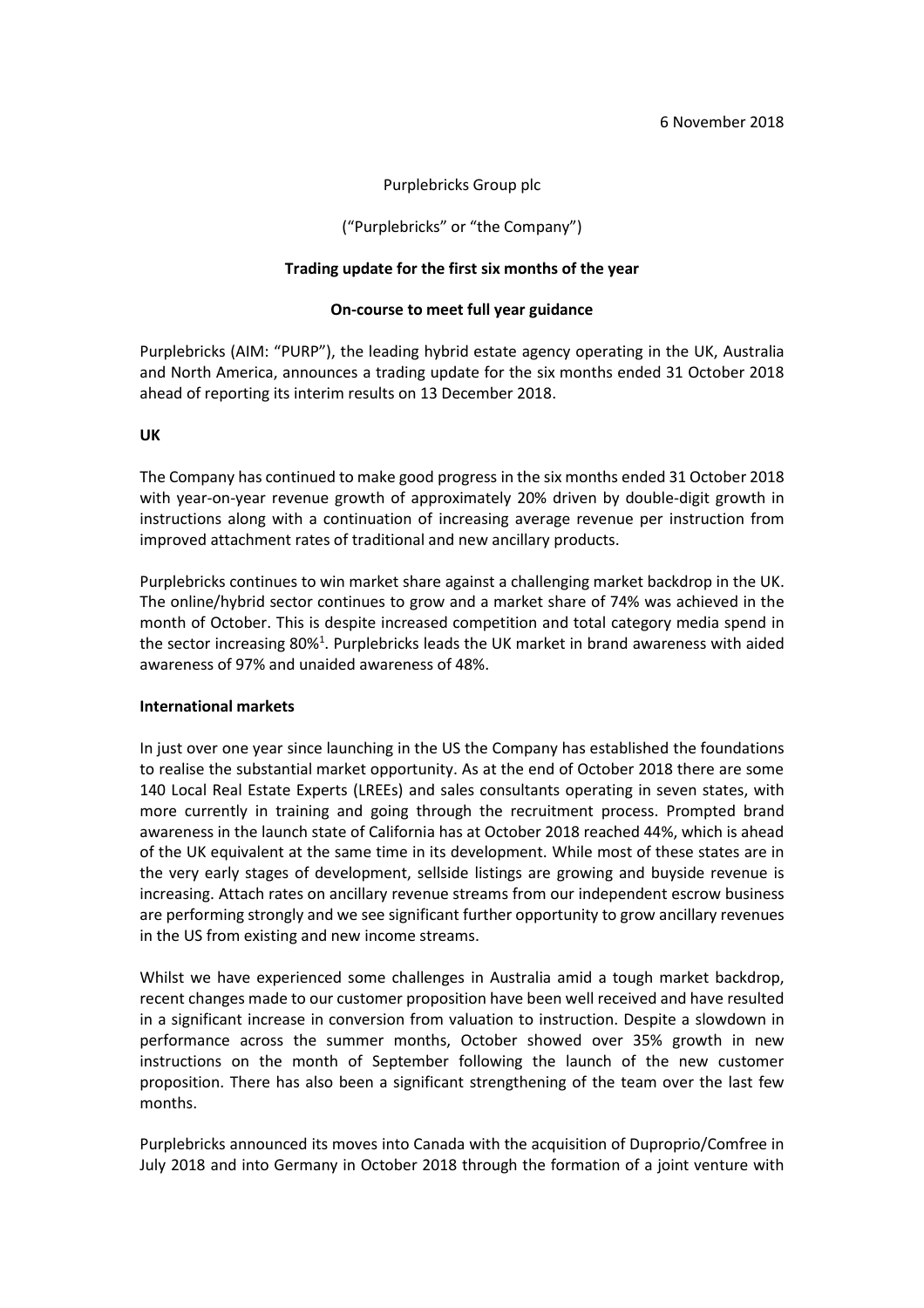Axel Springer, which is taking an initial minority investment in Homeday. Both deals are backing existing management teams with local knowledge, proven track records and leading positions in their respective territories. Purplebricks will benefit from the upside as these markets transition their models, without the need to commit substantial management time.

The Canadian business is performing strongly, in line with our high expectations. With a structured plan now being implemented to drive further significant growth through 2019. Web visits continue to grow with over 5.4 million in Quebec and over 2 million visits in the English provinces in the four months since acquisition in July 2018. The strong traffic growth in the English speaking provinces supports the local management team's strategy of further expansion beyond Quebec where we are well placed to capitalise on a significant opportunity.

As stated in the Homeday announcement of 15 October 2018, the investment of £11.1m (Purplebricks share) is subject to antitrust clearance, the process of which has now commenced.

As at 31 October 2018 the Company's balance sheet remains strong with a net cash position of over  $£100<sup>2</sup>$ .

The Company remains on course to meet the previously provided guidance for full year revenue of between £165m and £185m.

Michael Bruce Group CEO of Purplebricks said:

*"The challenging UK housing market is driving a shakeout in the industry, highlighting weaknesses in both some traditional and online agents business models. Against this backdrop Purplebricks continues to grow and win market share. Longer term with the best known brand in the sector, our flexible business model and the strong balance sheet, Purplebricks is well placed to further strengthen its leading UK position and replicate this success overseas. We are confident about the future for our business."*

#### Note

- 1 Source: Nielsen Ad Spend for the whole online/hybrid sector, Jan-Sep 2018 v Jan to Sept 2017 excluding pay per click
- 2 Net cash at the period end is stated after the £29.3m cash cost for the acquisition of Duproprio but before the Homeday investment of £11.1m

For further information, please contact:

| <b>Purplebricks</b><br>Michael Bruce, James Davies              | +44 (0) 20 7457 2020 |
|-----------------------------------------------------------------|----------------------|
| <b>Zeus Capital (NOMAD)</b><br>Nicholas How, Benjamin Robertson | +44 (0) 20 3829 5000 |
| <b>Peel Hunt (Broker)</b><br>Dan Webster, George Sellar         | +44 (0) 20 7418 8900 |